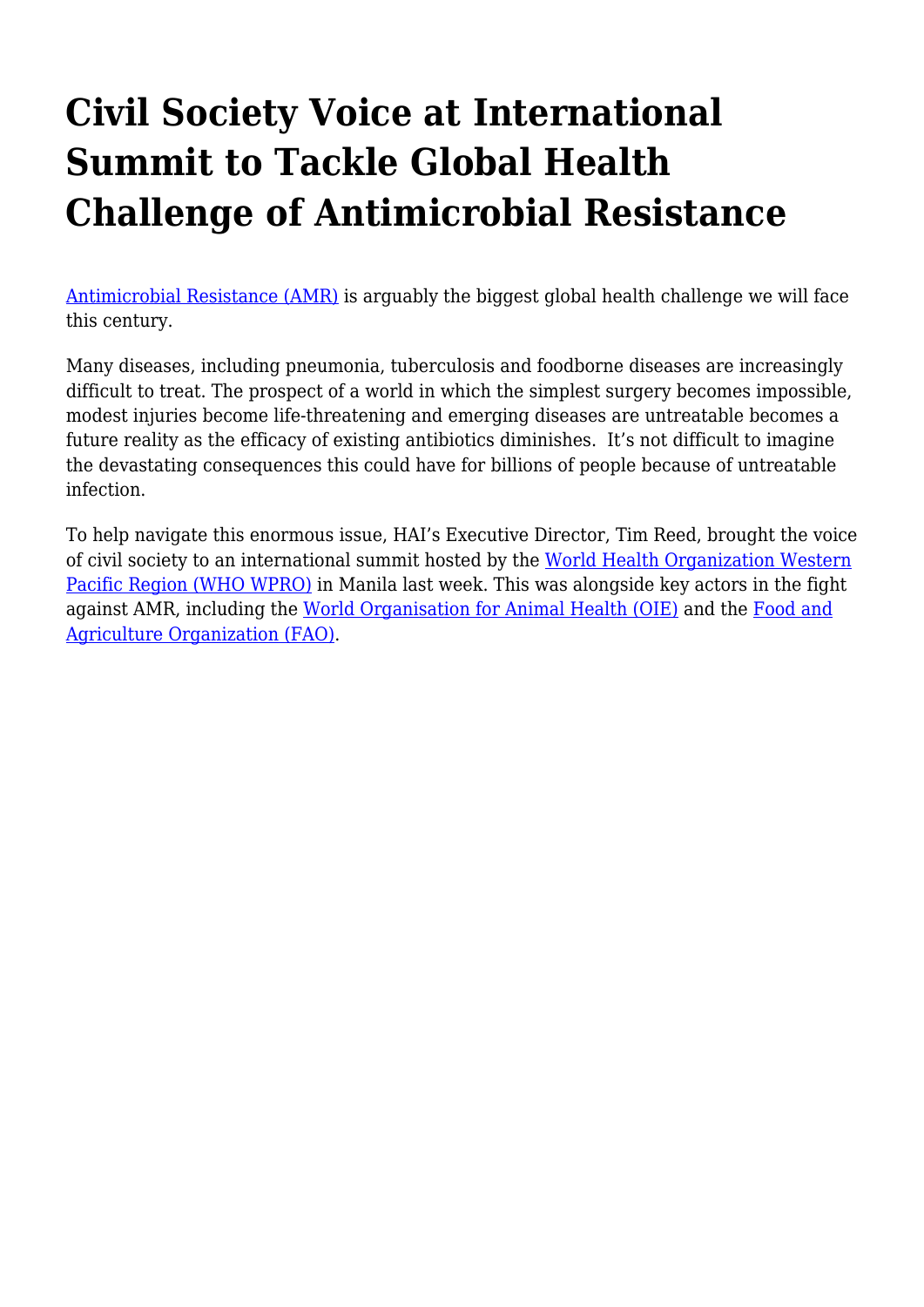

Participants at the International Summit Meeting in the Philippines.

This summit also brought together representatives from Australia, Cambodia, China, Hong Kong, Japan, Lao, Malaysia, Mongolia, Philippines and Vietnam, from a combined human and animal perspective all with a common goal of beating the current AMR trend.

Speaking from Manila, Tim stressed that:

"Driven to tackle a bleak prediction of a world without antibiotics, it's our task to permeate the region's DNA with AMR awareness, until the preservation, prudent use and stewardship of antibiotics becomes as natural as recycling plastics, anti-smoking and wearing a seatbelt".

Tim added: "We are grateful for the leadership shown by the WHO Regional Director and his team, and are ready for the challenge".